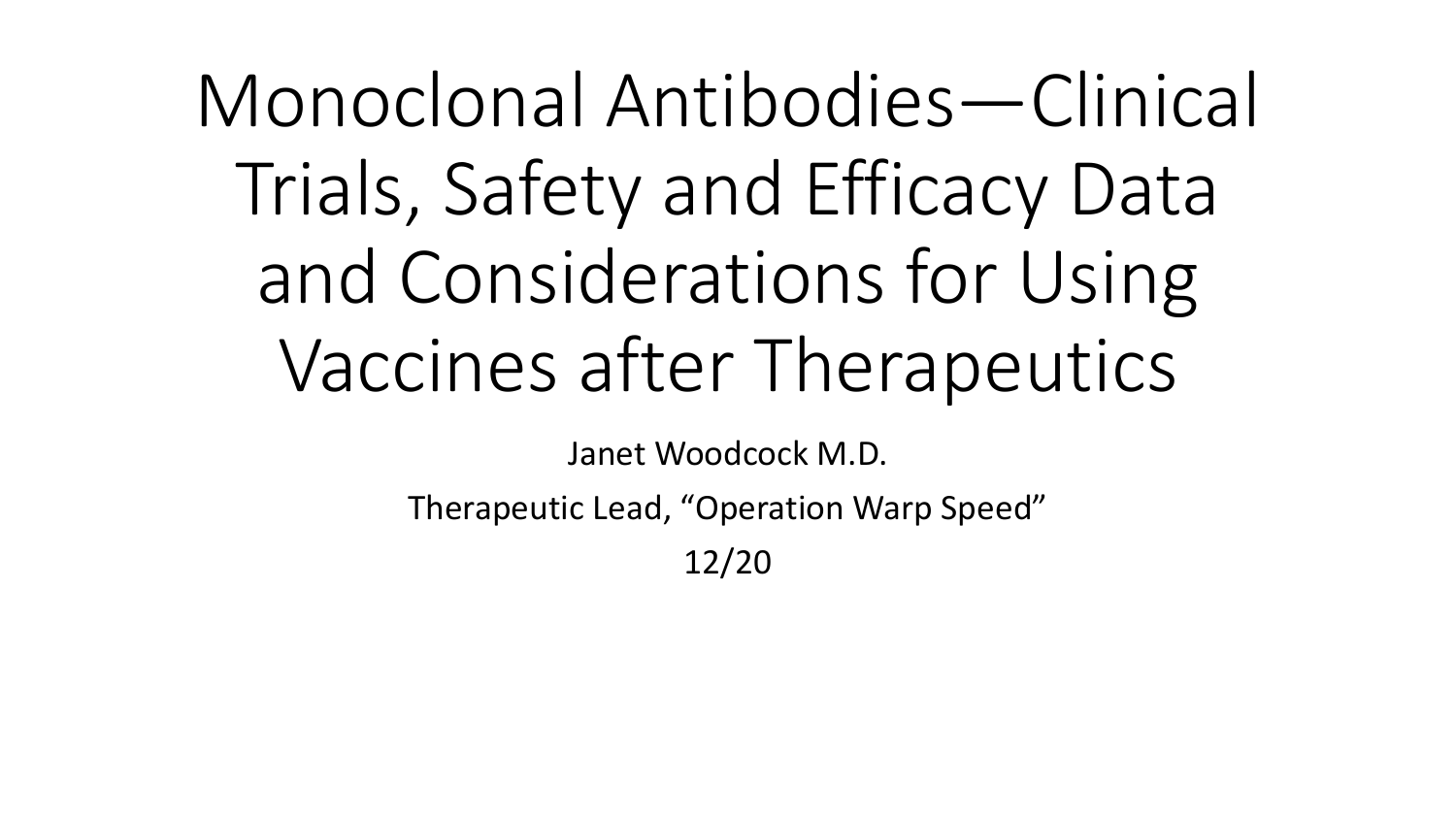## Emergency Use Authorizations for Monoclonal Antibodies

- FDA has granted two Emergency Use Authorizations for monoclonal antibodies to treat high-risk outpatients with symptomatic COVID-19
	- Eli Lilly: bamlanivimab 700 mg
	- Regeneron: casirivimab 1.2g/imdevimab 1.2g
- Conditions of use very similar for both: require 1 hour infusion plus 1 hour monitoring post-infusion
- Safety data very similar for both: low risk of infusion reactions, including anaphylaxis (more common in highest dose used in trials, very uncommon in EUA dose)
- EUAs do NOT include hospitalized patients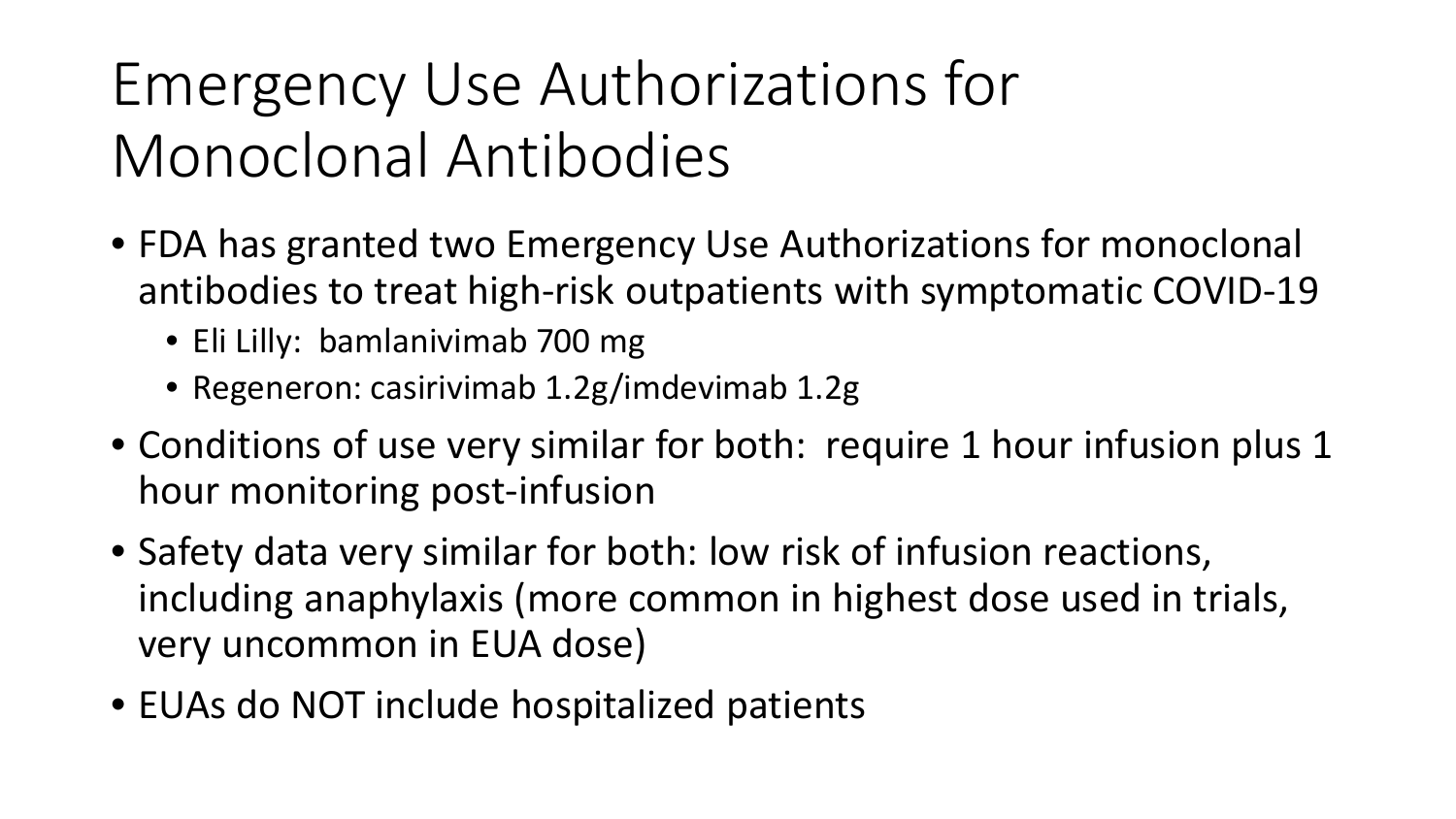#### High-Risk Criteria under each EUA

- At least 1 of the following:
	- $•$  BMI  $\geq$ 35
	- Chronic kidney disease
	- Diabetes
	- Immunosuppressive disease
	- Receiving immunosuppressive treatment
	- Age  $\geq 65$  years
	- Age  $\geq$  55 years AND have any of the following
		- Cardiovascular disease
		- Hypertension
		- COPD/other chronic respiratory disease
- Adolescents (Age 12-17 years) who meet at least 1 of the following criteria:
	- BMI ≥85th percentile for age/gender
	- Sickle cell disease
	- Congenital or acquired heart disease
	- Neurodevelopmental disorders (e.g. cerebral palsy)
	- Medical-related technological dependence [e.g., tracheostomy, gastrostomy, or positive pressure ventilation (not related to COVID-19)]
	- Asthma, reactive airway, or other chronic respiratory disease that requires daily medication for control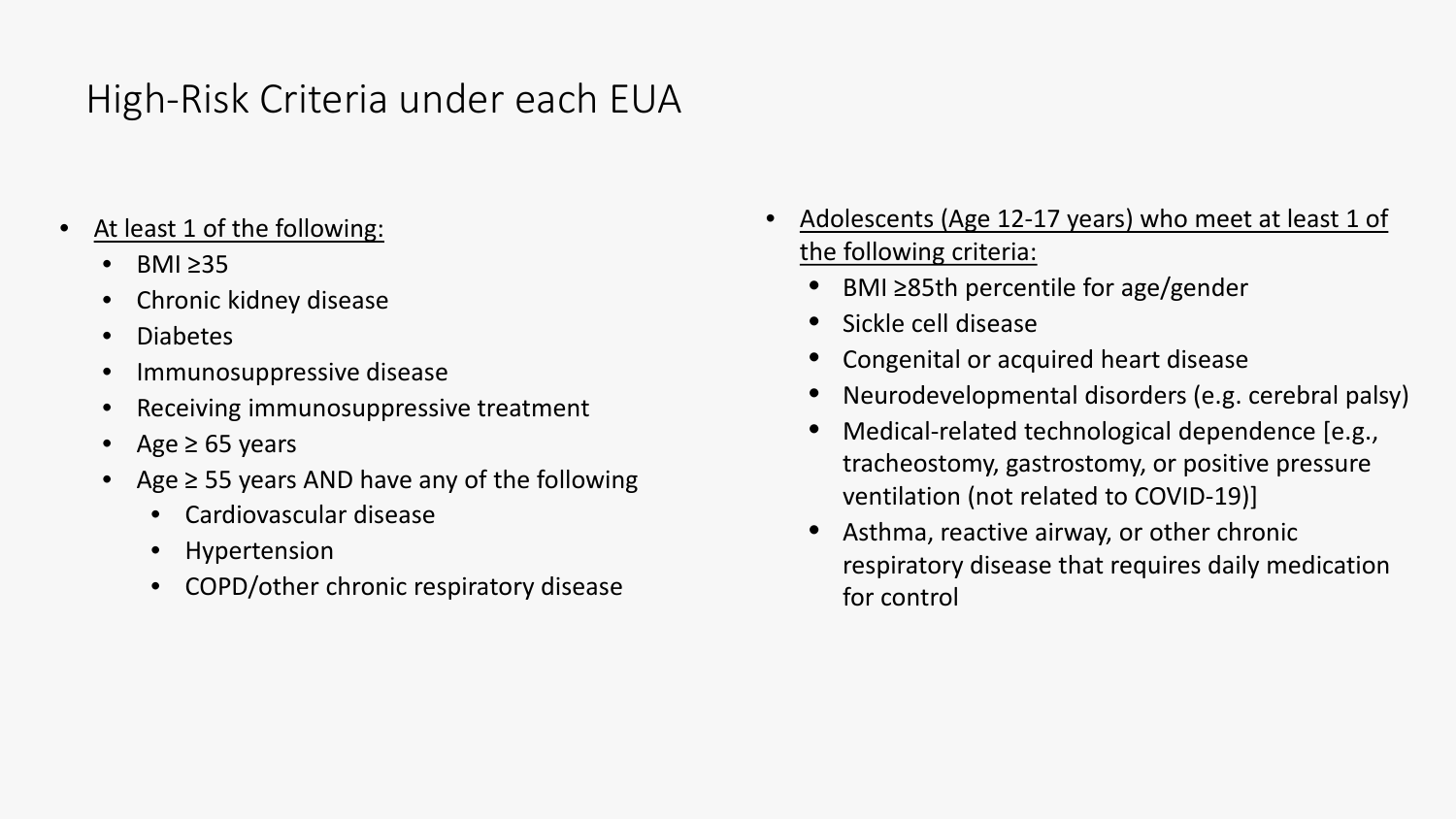# Lilly Development Program: Monoclonal Antibodies

- Two neutralizing antibodies
	- Bamlanivimab: highly potent neutralization at RBD of spike protein
	- Etesevimab: neutralizing antibody; different epitope; production schedule slightly later than for bamlanivimab
- Efficacy trials
	- BLAZE 1: multi-arm platform trial in mild-moderate outpatients; dose- comparison for bamlanivimab vs placebo; primary EP difference from baseline of day 11 viral load; later arms combo of 2 antibodies vs placebo; secondary EP duration of symptoms
	- BLAZE 2: post-exposure prophylaxis in nursing homes
	- ACTIV 2 (NIAID): mild-moderate outpatients, high and low dose; virologic EP
	- ACTIV 3 (NIAID): inpatients, high dose; terminated for futility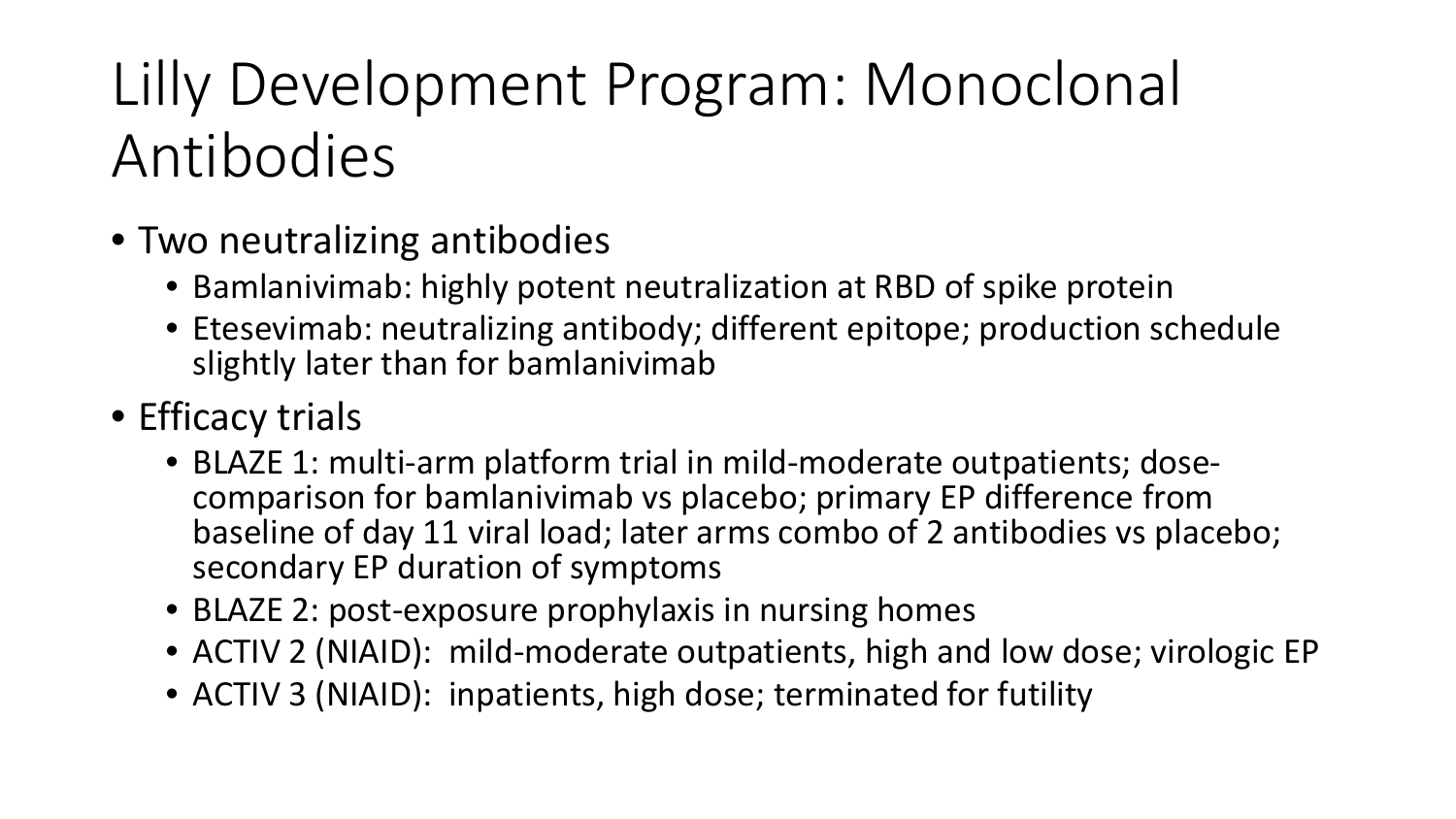## LY-CoV555 Monotherapy Data (bamlanivimab)

- The data supporting the EUA for bamlanivimab are based on an interim analysis from Part A of BLAZE-1 that occurred after all enrolled subjects completed at least Day 29 of the trial.
- BLAZE-1 Part A is a randomized, double-blind, placebo-controlled clinical trial studying bamlanivimab for the treatment of subjects with mild to moderate COVID-19 (subjects with COVID-19 symptoms who are not hospitalized). BLAZE-1 enrolled adult patients who were not hospitalized and had at least 1 or more COVID-19 symptoms that were at least mild in severity.
- Treatment was initiated within 3 days of obtaining the clinical sample for the first positive SARS-CoV-2 viral infection determination. Subjects were treated with a single infusion of bamlanivimab (at doses of 700 mg [N=101], 2,800 mg [N=107], or 7,000 mg [N=101]) or placebo (N=156).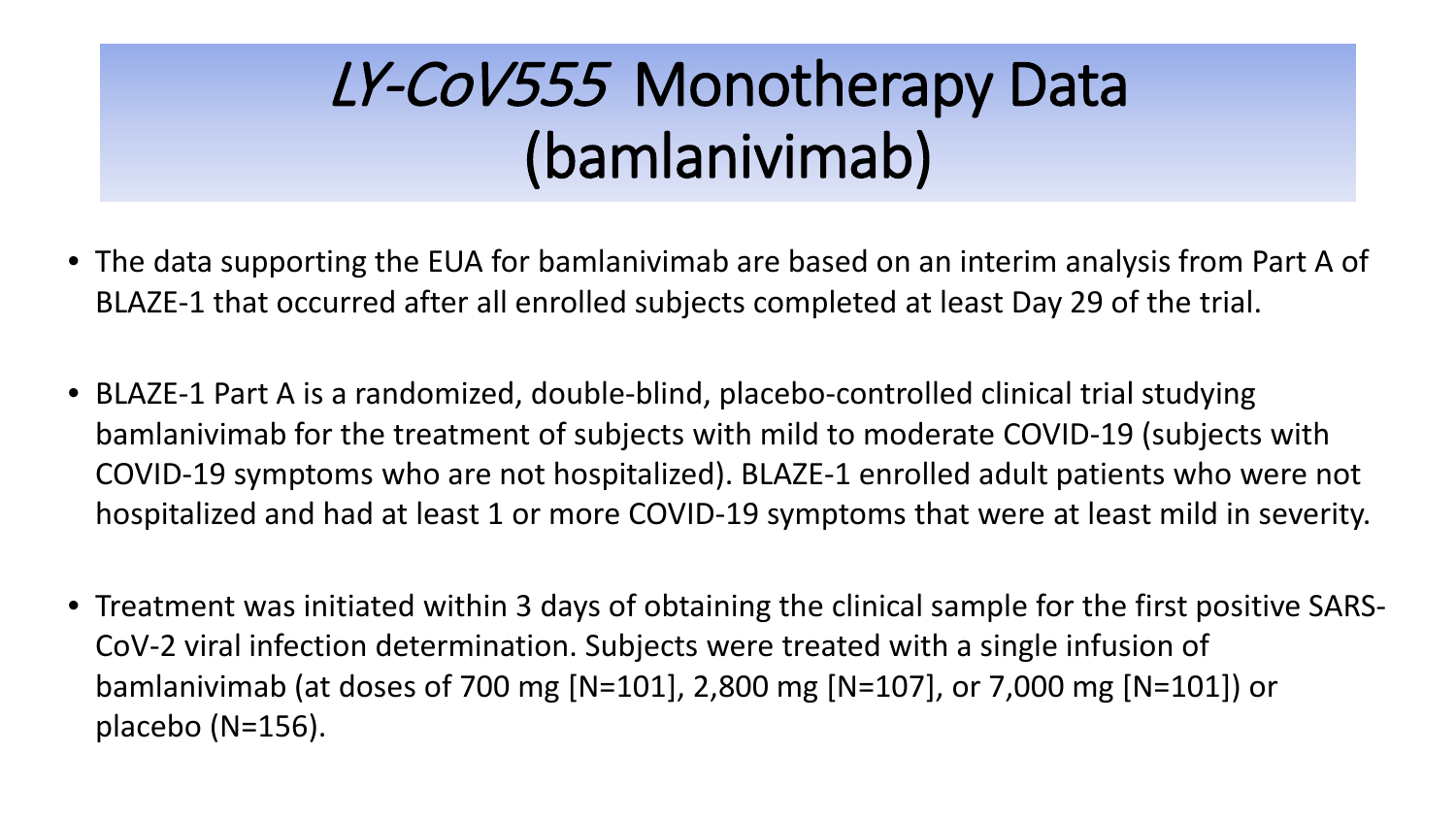The pre-specified primary endpoint in this Phase 2 trial was change in viral load from baseline to Day 11 for bamlanivimab versus placebo. Most subjects, including those receiving placebo, effectively cleared virus by Day 11.



SARS-CoV-2 viral load change from baseline by visit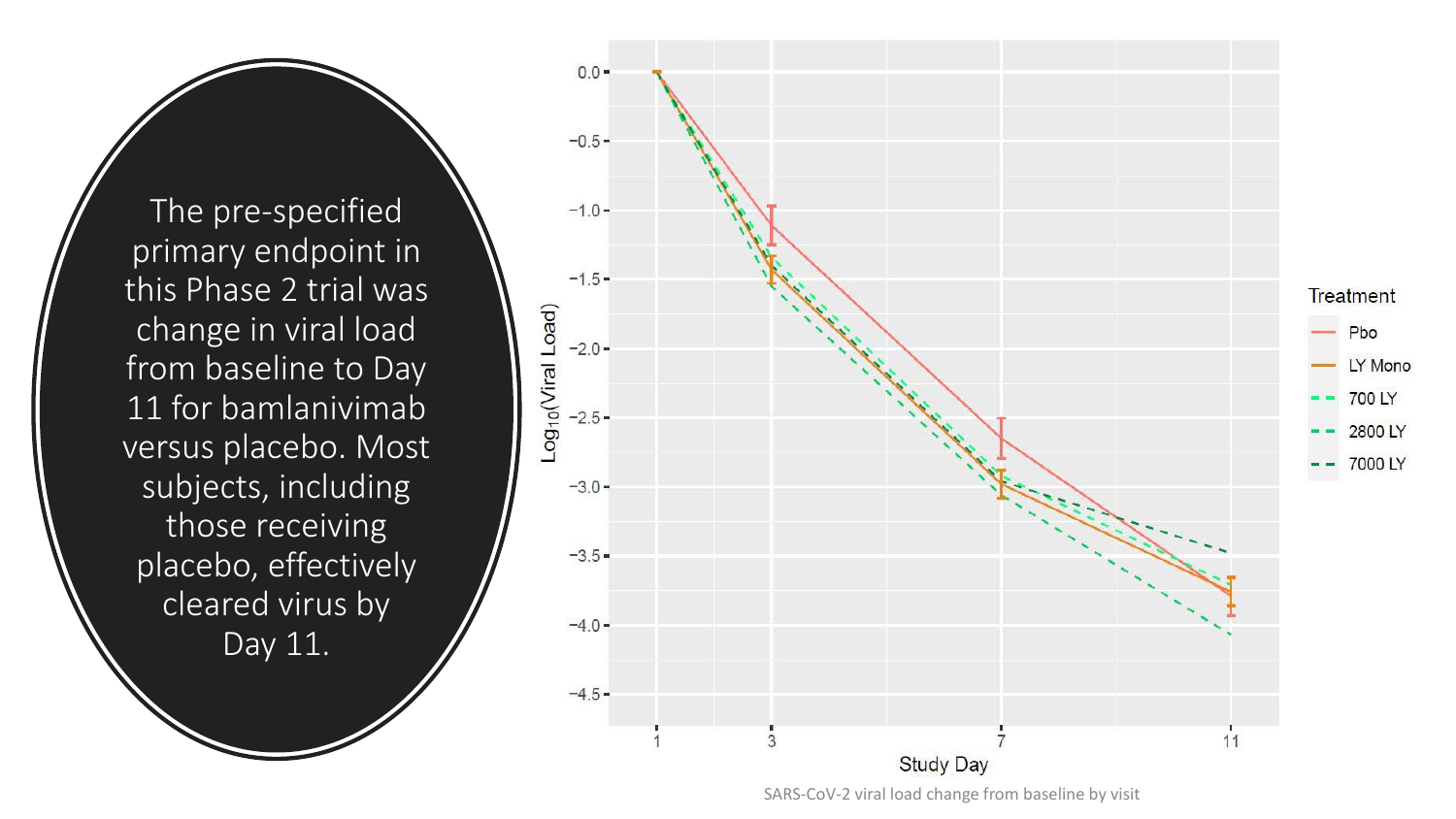The predefined secondary endpoint was COVID-19-related hospitalizations or emergency room visits within 28 days after treatment. A lower proportion of bamlanivimab-treated subjects progressed to COVID-19-related hospitalization or emergency room visits compared to placebo-treated subjects. Results for this endpoint were suggestive of a relatively flat dose-response relationship.

| <b>Treatment</b>       | a<br>N | <b>Events</b> | Proportion<br>of Subjects |
|------------------------|--------|---------------|---------------------------|
|                        |        |               | $\frac{1}{2}$             |
| Placebo                | 156    |               | 6%                        |
| bamlanivimab 700 mg    | 101    |               | 1%                        |
| bamlanivimab 2800 mg   | 107    | $\mathcal{P}$ | 2%                        |
| bamlanivimab 7000 mg   | 101    | $\mathcal{P}$ | 2%                        |
| All bamlanivimab doses | 309    | 5             | 2%                        |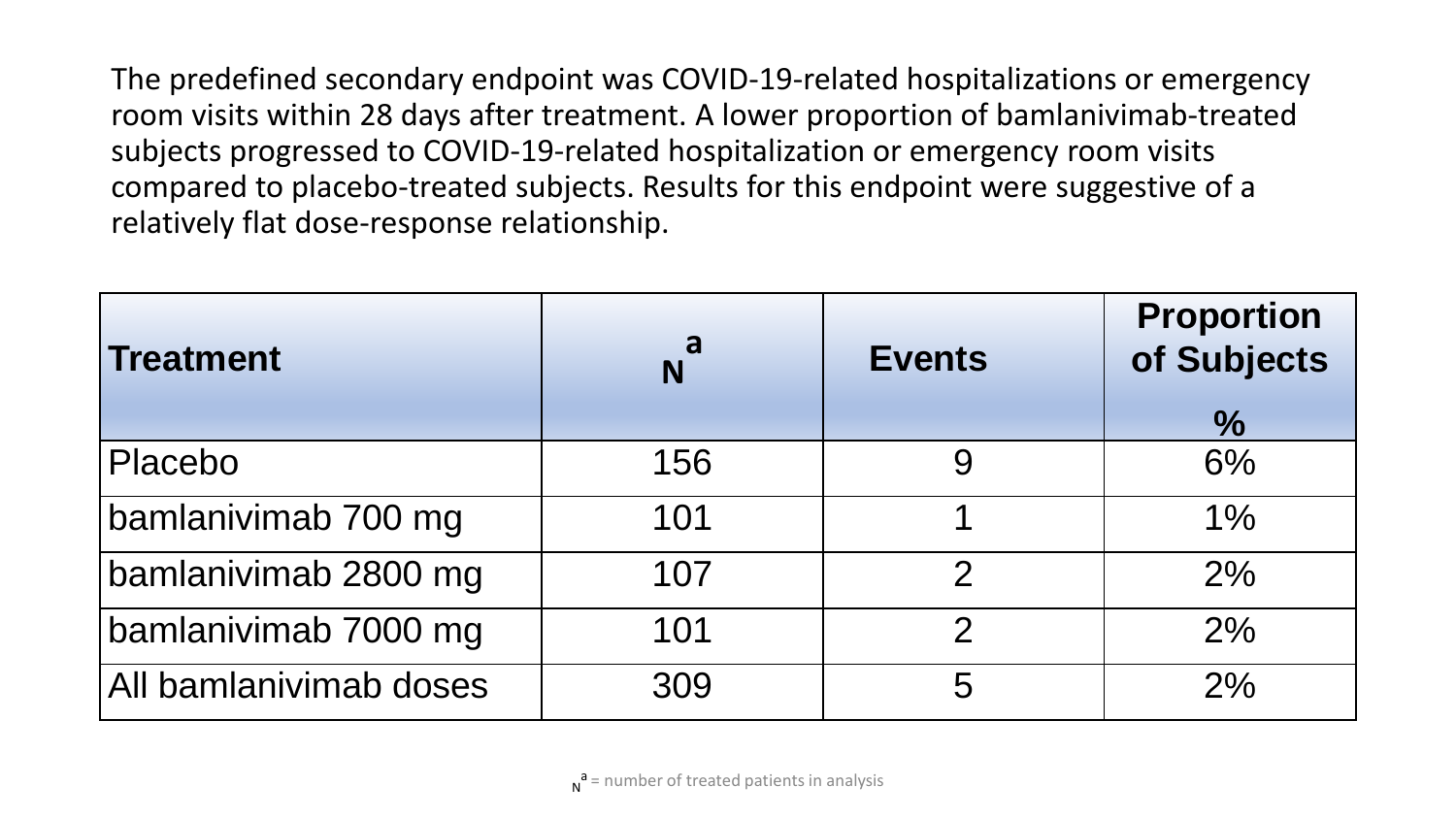The absolute risk reduction for bamlanivimab compared to placebo is greater in subjects at higher risk of hospitalization according to the EUA high risk criteria.

| <b>Treatment</b>       | a   | <b>Events</b> | <b>Proportion</b><br>of Subjects<br>$\frac{1}{2}$ |
|------------------------|-----|---------------|---------------------------------------------------|
| Placebo                | 69  |               | 10%                                               |
| bamlanivimab 700 mg    | 46  |               | 2%                                                |
| bamlanivimab 2800 mg   | 46  |               | 2%                                                |
| bamlanivimab 7000 mg   | 44  | $\mathcal{D}$ | 5%                                                |
| All bamlanivimab doses | 136 |               | 3%                                                |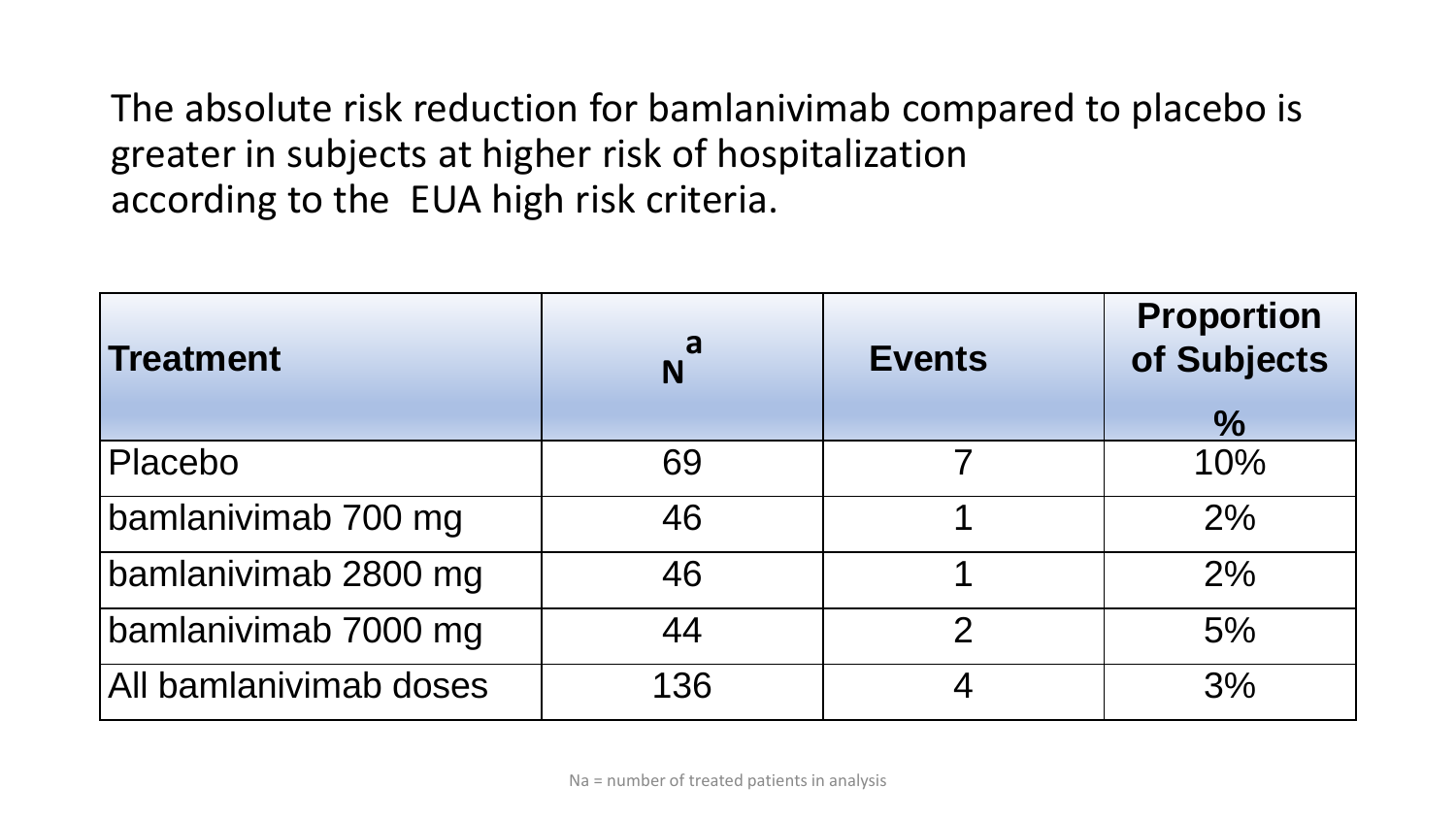## BLAZE-1 Combination Therapy LY-CoV555 and LY-CoV016

- The BLAZE-1 randomized, double-blind, placebo-controlled Phase 2 study evaluated LY-CoV555 and LY-CoV016, which bind complementary regions of the SARS-CoV-2 spike protein, for the treatment of symptomatic COVID-19 in the outpatient setting.
- To be eligible, patients were required to have mild or moderate symptoms of COVID-19 as well as a positive SARS-CoV-2 test based on a sample collected no more than 3 days prior to drug infusion.
- The combination arm of the trial enrolled mild-to-moderate, recently diagnosed COVID-19 patients, studying LY-CoV555 2800 mg plus LY-CoV016 2800 mg (n=112) versus placebo (n=156).
- The primary outcome measure was change from baseline to day 11 in SARS-CoV-2 viral load.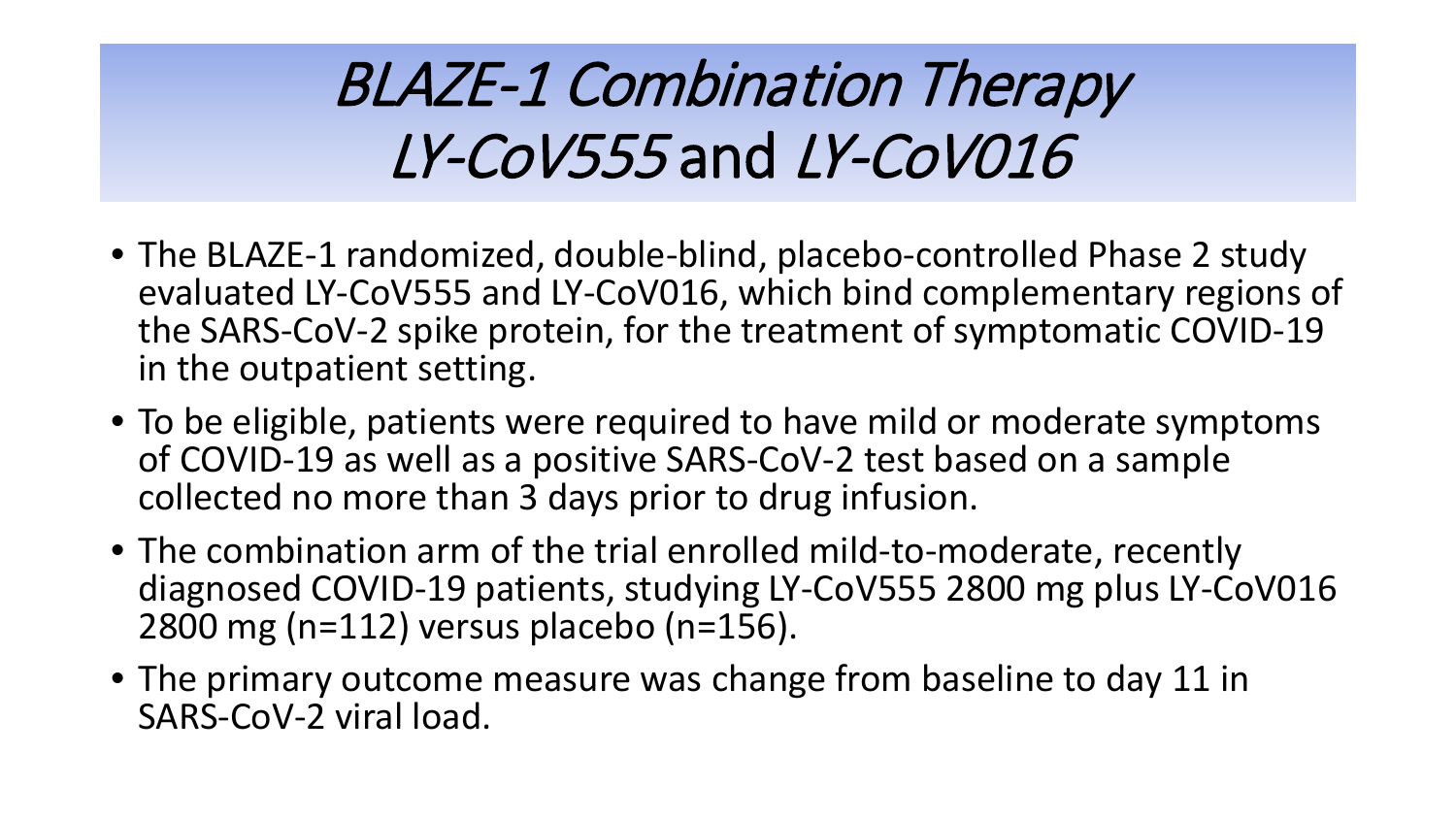#### Combination Therapy Data: Reduction of Viral Load

- The combination therapy significantly reduced viral load at day 11 (p=0.011), meeting the primary endpoint of the study.
- Combination treatment reduced viral levels at day 3 (p=0.016) and day 7 (p<0.001).
- An exploratory analysis showed that the proportion of patients with persistent high viral load at day 7 for combination therapy was lower (3.0 percent) versus placebo (20.8 percent), corresponding to a nominal p value of p<0.0001 without multiplicity adjustment.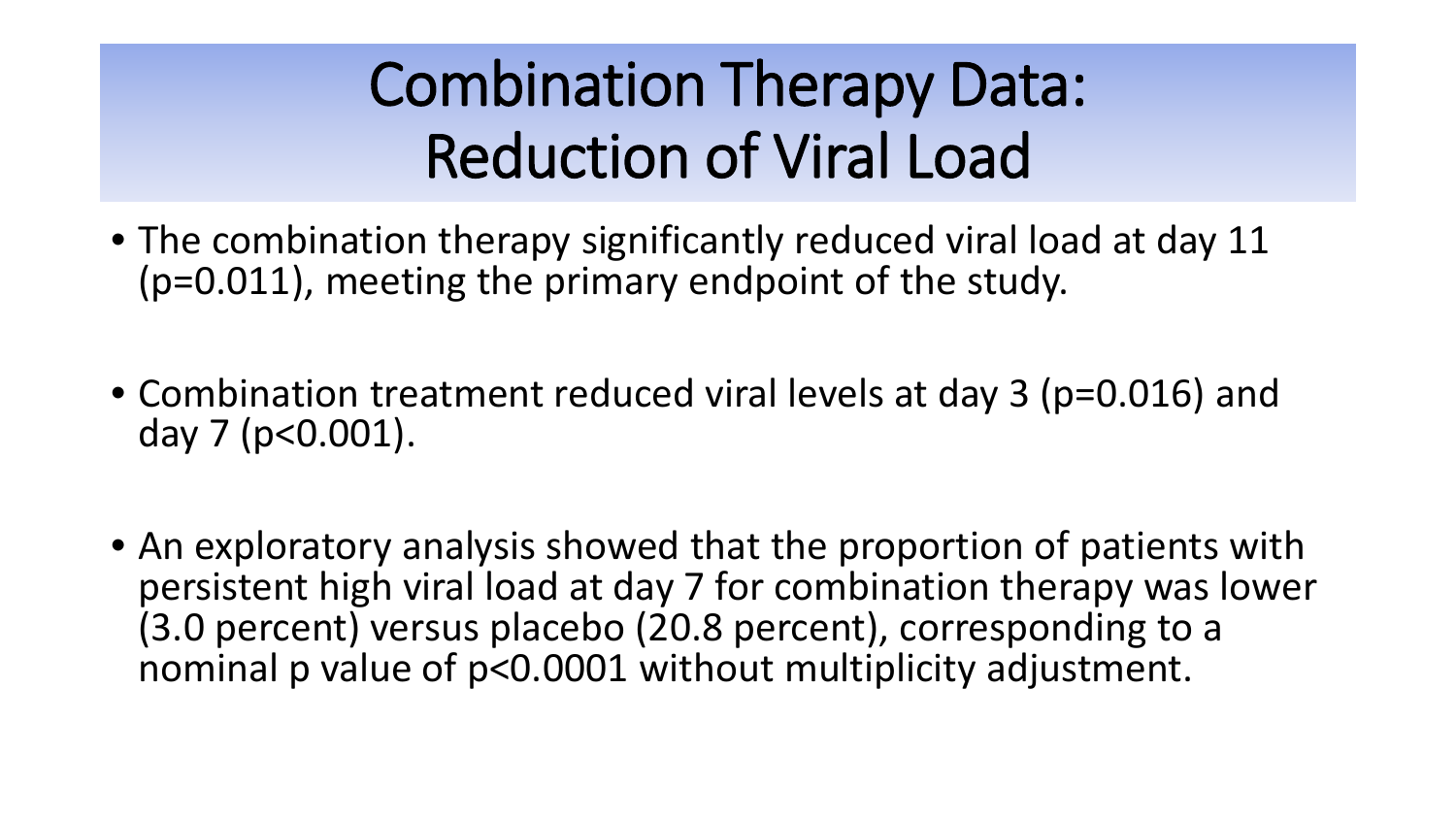# Combination Therapy Data: Symptoms & Hospitalizations/ER Visits

- Combination therapy met prespecified clinical endpoints, including the time-weighted average change from baseline in total symptom score from day 1 to 11 (p=0.009).
- Improvement in symptoms was observed as early as 3 days after dosing.
- The rate of COVID-related hospitalization and ER visits was lower for patients treated with combination therapy (0.9 percent) versus placebo (5.8 percent), a relative risk reduction of 84.5 percent (p=0.049).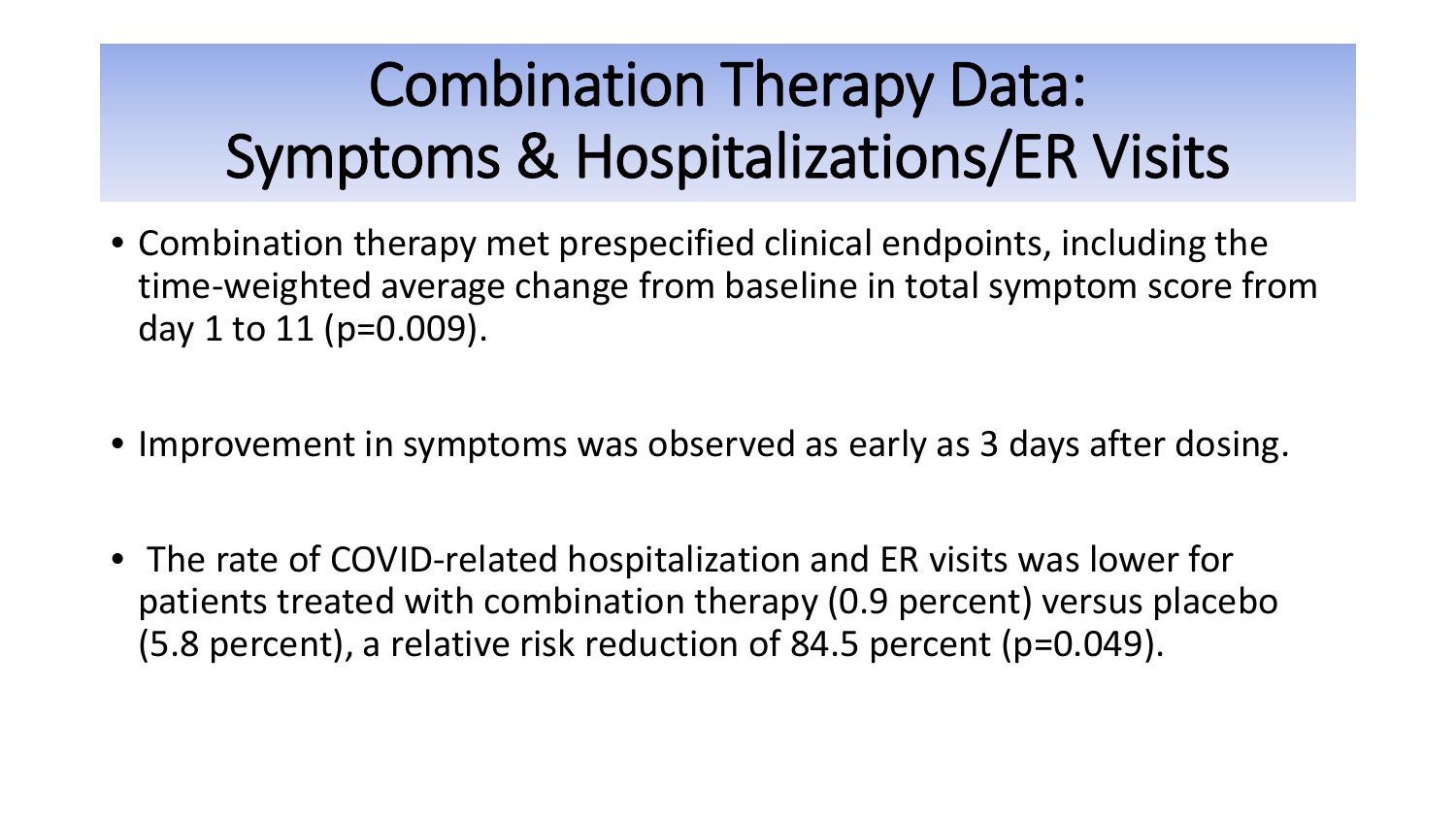#### Regeneron Clinical Data

- Placebo-controlled RCT two doses of combination (8 g or 2.4 g) versus placebo
- Primary EP viral load through day 7; p< 0.0001
- Greatest difference in people with high viral load to start or seronegative at baseline by Regeneron's test
- Predefined secondary endpoint: medically attended visits 6.5% vs 2.8%
- Post-hoc analysis with EUA population, ER visits or hospitalization: 9% vs 3%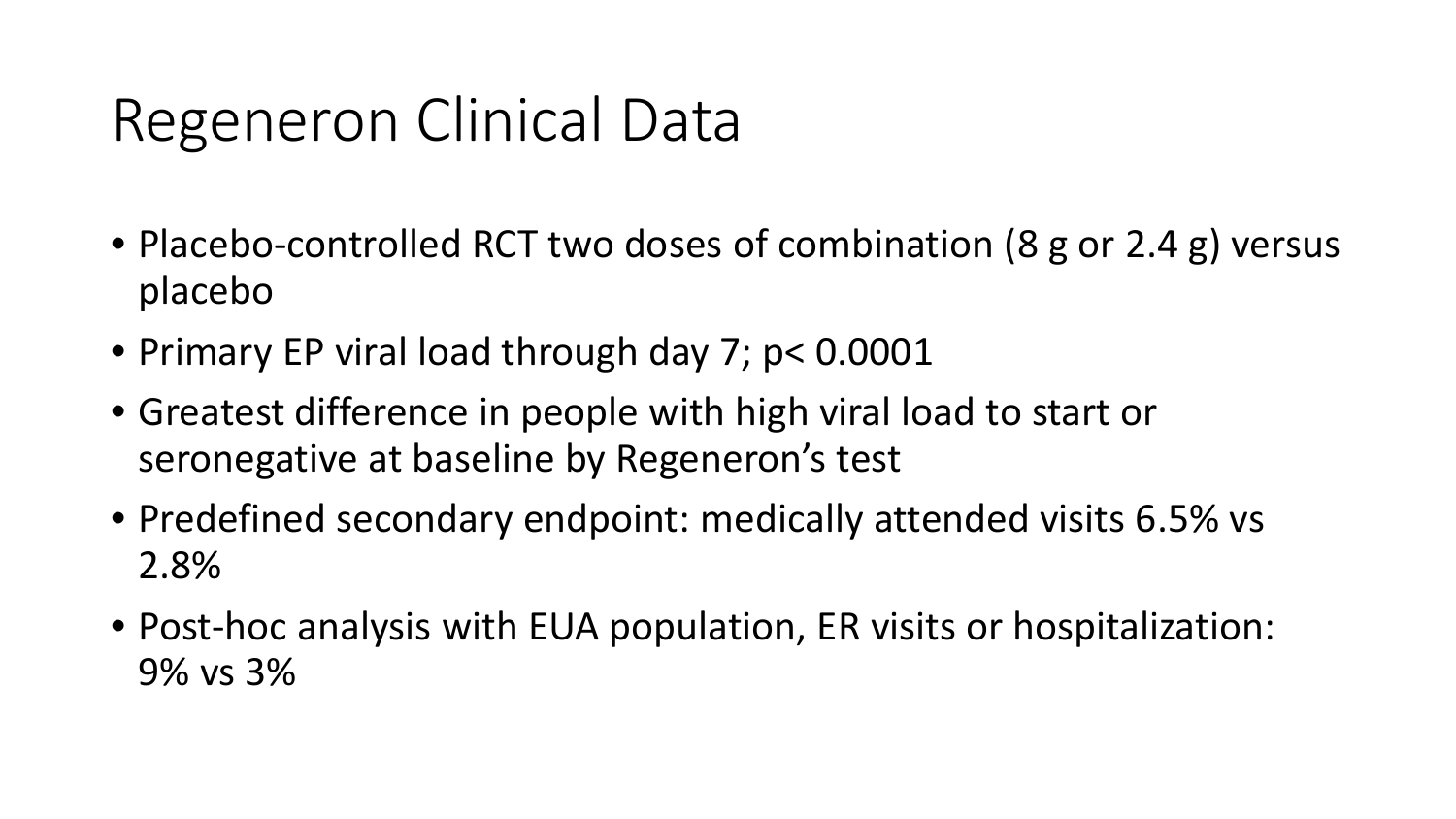#### Bottom line: EUA population, ER visit or Hospitalization

Lilly single antibody: 10% vs 3%

Regeneron: 9% vs 3%

Lilly combo product (not EUA population): 5.8% vs 0.9%